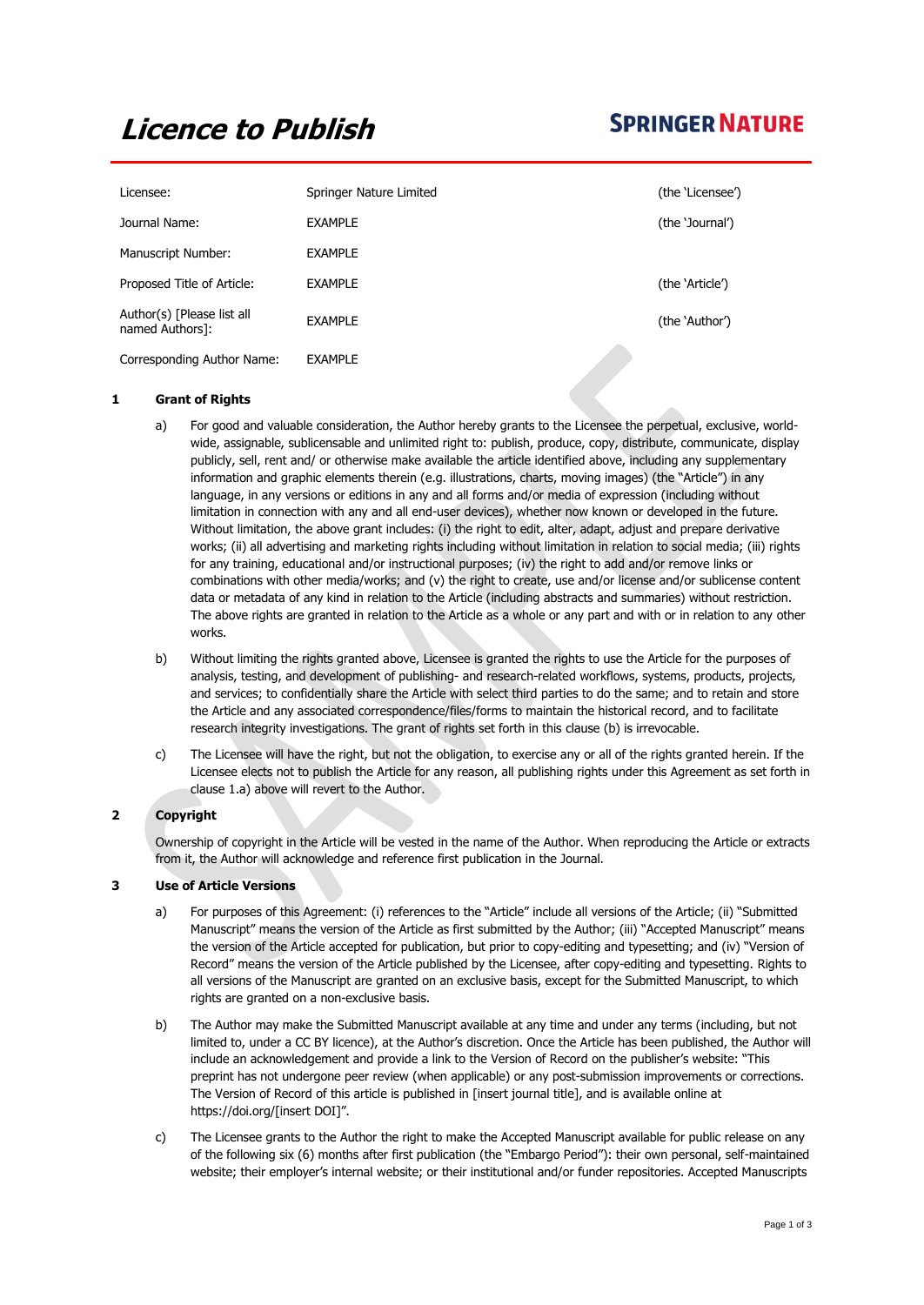may be deposited in such repositories immediately upon acceptance, provided they are not made publicly available until after the Embargo Period.

The rights granted to the Author with respect to the Accepted Manuscript are subject to the conditions that (i) the Accepted Manuscript is not enhanced or substantially reformatted by the Author or any third party, and (ii) the Author includes on the Accepted Manuscript an acknowledgement in the following form, together with a link to the published version on the publisher's website: "This version of the article has been accepted for publication, after peer review (when applicable) but is not the Version of Record and does not reflect postacceptance improvements, or any corrections. The Version of Record is available online at: http://dx.doi.org/[insert DOI]. Use of this Accepted Version is subject to the publisher's [Accepted Manuscript](https://www.springer.com/gp/open-access/publication-policies/aam-terms-of-use)  [terms of use](https://www.springer.com/gp/open-access/publication-policies/aam-terms-of-use) <https://www.springernature.com/gp/open-research/policies/accepted-manuscript-terms>". Under no circumstances may an Accepted Manuscript be shared or distributed under a Creative Commons or other form of open access licence.

- d) The Licensee grants to the Author the following non-exclusive rights to the Version of Record, provided that, when reproducing the Version of Record or extracts from it, the Author acknowledges and references first publication in the Journal according to current citation standards. As a minimum, the acknowledgement must state: "First published in [Journal name, volume, page number, year] by Springer Nature".
	- i. to reuse graphic elements created by the Author and contained in the Article, in presentations and other works created by them;
	- ii. the Author and any academic institution where they work at the time may reproduce the Article for the purpose of course teaching (but not for inclusion in course pack material for onward sale by libraries and institutions);
	- iii. to reuse the Version of Record or any part in a thesis written by the same Author, and to make a copy of that thesis available in a repository of the Author(s)' awarding academic institution, or other repository required by the awarding academic institution. An acknowledgement should be included in the citation: "Reproduced with permission from Springer Nature"; and
	- iv. to reproduce, or to allow a third party to reproduce the Article, in whole or in part, in any other type of work (other than thesis) written by the Author for distribution by a publisher after an embargo period of 12 months.

#### **4 Warranties & Representations**

Author warrants and represents that:

a)

- i. the Author is the sole copyright owner or has been authorised by any additional copyright owner(s) to grant the rights defined in clause 1,
- ii. the Article does not infringe any intellectual property rights (including without limitation copyright, database rights or trade mark rights) or other third party rights and no licence from or payments to a third party are required to publish the Article,
- iii. the Article has not been previously published or licensed, nor has the Author committed to licensing any version of the Article under a licence inconsistent with the terms of this Agreement,
- iv. if the Article contains materials from other sources (e.g. illustrations, tables, text quotations), Author has obtained written permissions to the extent necessary from the copyright holder(s), to license to the Licensee the same rights as set out in clause 1 but on a non-exclusive basis and without the right to use any graphic elements on a stand-alone basis and has cited any such materials correctly;
- b) all of the facts contained in the Article are according to the current body of research true and accurate;
- c) nothing in the Article is obscene, defamatory, violates any right of privacy or publicity, infringes any other human, personal or other rights of any person or entity or is otherwise unlawful and that informed consent to publish has been obtained for any research participants;
- d) nothing in the Article infringes any duty of confidentiality owed to any third party or violates any contract, express or implied, of the Author;
- e) all institutional, governmental, and/or other approvals which may be required in connection with the research reflected in the Article have been obtained and continue in effect;
- f) all statements and declarations made by the Author in connection with the Article are true and correct; and